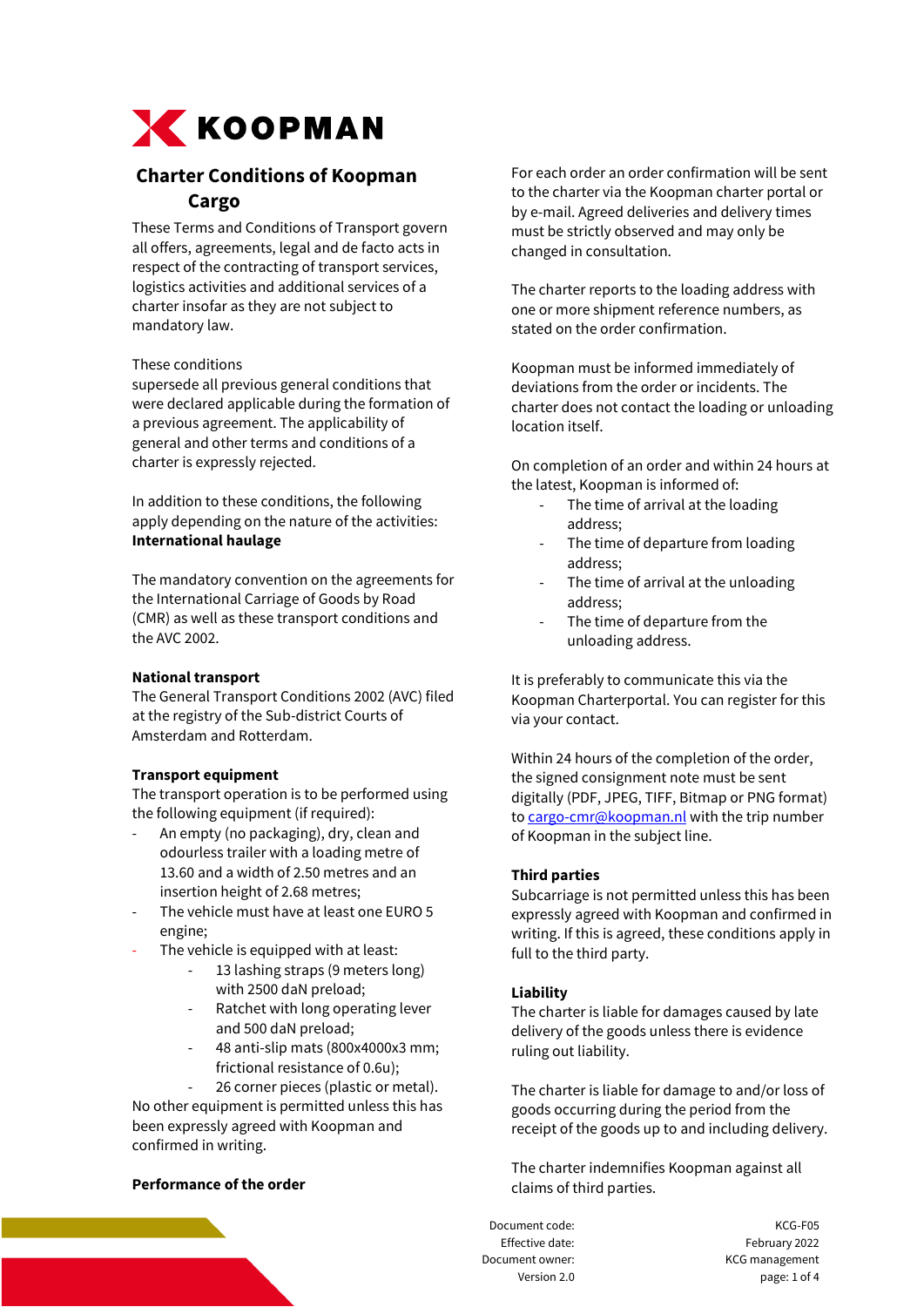

The charter is not permitted to invoke a right of retention on the goods, documents or funds that the charter receives or will receive in connection with the agreement.

Koopman cannot under any circumstances be held liable for loss of earnings, consequential losses or immaterial damages, regardless of how they were caused.

#### **Obligations**

All statutory obligations must be met in respect of the work performed. These obligations are known to the charter and include the withholding of payment of (wage) taxes, employee insurance contributions and national insurance contributions. Koopman is fully indemnified against all claims which may result from noncompliance with the aforementioned statutory obligations.

The transport may only be carried out by drivers who speak at least Dutch, German and/or English. The truck is manned with a suitably qualified driver.

Within the framework of the transport agreement, Koopman is entitled to give direct instructions as referred to in Book 8, Article 1097 of the Dutch Civil Code. Koopman, as the sender within the meaning of Book 8, Article 1090 of the Dutch Civil Code, is also entitled to give direct instructions to the driver if the charter cannot be reached and the undisturbed progress of the transport requires that the instructions be carried out immediately.

It is mandatory to load and unload and to respect the safety and other regulations applicable at the loading and unloading addresses at all times. Long trousers, a safety jacket and safety footwear must be worn at all times.

#### **Pallet exchange**

The charter is responsible for pallet exchange, unless otherwise indicated in the order.

Exchange pallets must be exchanged 1 for 1 at both the loading and unloading address.

If exchange is not possible, please state the reason on the CMR and ask for a pallet credit note at the unloading location. This pallet voucher is redeemed by the charter itself.

Any exchange pallets due must be returned to the loading address within 4 weeks of the trip being completed. After this period, the remaining exchange pallets due are deducted from the invoice. The cost charged is €10.00 per pallet plus €25.00 in administration fees.

## **Food safety**

Koopman Cargo guarantees its customers that the products/goods entrusted to it are transported in such a way that food safety is guaranteed at all times. Koopman Cargo uses the BRC Storage & Distribution system for this purpose. When carrying out a trip for Koopman Cargo as a charterer you are obliged to meet the requirements BRC imposes on you as a subcontractor. These requirements are:

- Your company works in conformity with the current requirements of BRC Storage & Distribution.
- Your company bears responsibility for our products during transport.
- Product safety and/or quality must not be jeopardised by the work carried out.
- You must inform us immediately if there is a risk to the safety and/or quality of the products. The necessary actions will be considered in consultation.
- You are required to determine what has caused the risk and to communicate this to us so that we can make improvements to product safety and/or quality and prevent a recurrence of the risk.
- You should carry out a Food Defence risk analysis: how do you prevent deliberate contamination?
- We can carry out an audit at your company if required.
- If records are kept by third parties, copies of these records should be available within one working day.
- The trucks and any unloading systems must be kept clean to prevent contamination of the product; a hygiene or cleaning programme must be in place.
- Before loading, the condition of the truck should be checked (for the absence of odours, mould and vermin, abnormal humidity and excessive dust).

Document code: KCG-F05 Effective date: Effective date: Document owner: KCG management Version 2.0 page: 2 of 4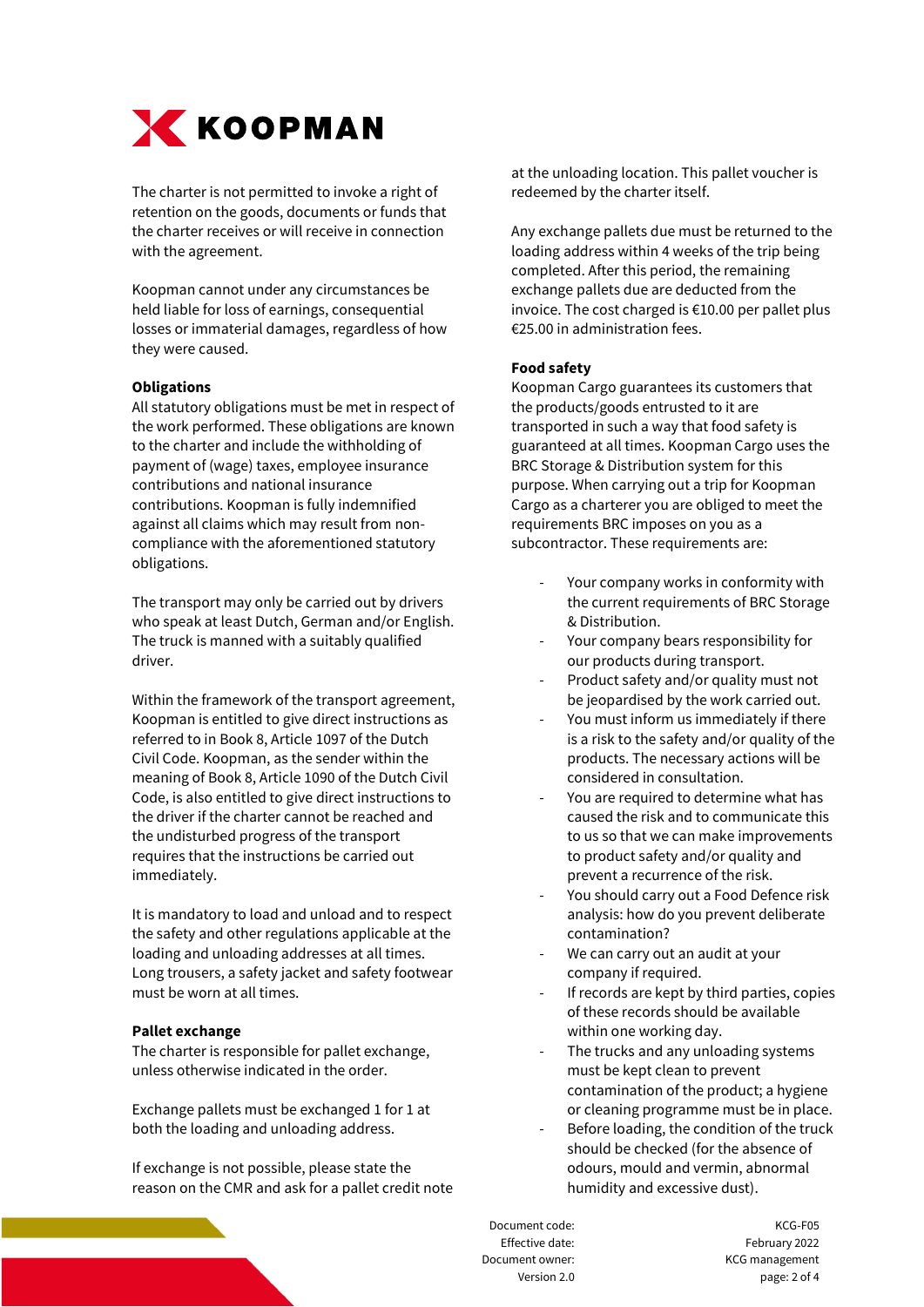

- For weather-sensitive products, loading and unloading operations may only be carried out in a sheltered environment.
- The trucks must be properly maintained and a maintenance programme must be in place.
- The trucks must be locked and must never be left unattended.
- No partial loads should be transported where there is a risk of crosscontamination. Also, previous loads must not have a detrimental effect (e.g. by odour).
- The driver must contact us in case of delay or breakdown.

## **Rates and volumes**

Rates are mutually agreed and confirmed in writing between the parties.

The volume offered must be processed at all times. If this cannot be complied with, this will be discussed with Koopman in good time and a solution will be sought.

No volume guarantee can be given.

#### **Invoicing and payment**

The charter must submit a weekly invoice no later than 10 working days after the order has been completed. This invoice is sent as a PDF file by email t[o cargo-ebilling@koopman.nl](mailto:cargo-ebilling@koopman.nl) (one invoice per PDF). The invoice must state the Koopman trip number and the loading and unloading address, otherwise the invoice cannot be processed.

Koopman operates a payment term of 42 days.

#### **Personal data**

The personal data of the charter as well as its employees and/or representatives is intended for the management and the cooperation between the charter and Koopman.

The processing of personal data for the purposes set out in these conditions is based on the legitimate interest.

If the cooperation between the parties relates in full or in part to the processing of personal data of third parties, the parties will sign a specific agreement with regard to the specific rights and

obligations in this respect, in accordance with the applicable regulations. Such an agreement shall form an integral part of these general terms and conditions.

If the cooperation between the parties concerns in full or part the provision of personal data of third parties, the charter will be responsible for obtaining the necessary consents regarding the use and processing of the data for the defined purposes.

# **Confidentiality and non-competition clause**

Confidentially will be observed towards third parties with regard to all information known to the transport provider on the basis of the transport contract.

During the term of the cooperation between the parties, the charter will refrain from any direct or indirect business contact with Koopman's business relations other than in the performance of orders in the context of the cooperation.

In the event of the stated confidentiality or noncompetition clause not being complied with, Koopman is authorised to immediately impose a fine of €5,000 on the charter for each violation, plus an amount of €500 for each day that the violation continues. Without prejudice to the above, Koopman reserves the right to claim compensation for the damages actually suffered.

#### **Dissolution**

Koopman is at all times entitled to dissolve the cooperation if:

- the transport can no longer be carried out because the means of transport is claimed under a governmental measure;
- any significant breach of performance is committed by the charter and he persists in this despite a written summons from Koopman to perform the agreement. The additional costs of non-performance are reimbursed by the charter;
- the charter sells or transfers the business to a third party, or the charter loses its control, unless the new party is acceptable to Koopman;
- a relationship of Koopman no longer agrees or does not agree to the engagement of the charter;

Document code: KCG-F05 Effective date: Effective date: Document owner: KCG management Version 2.0 page: 3 of 4